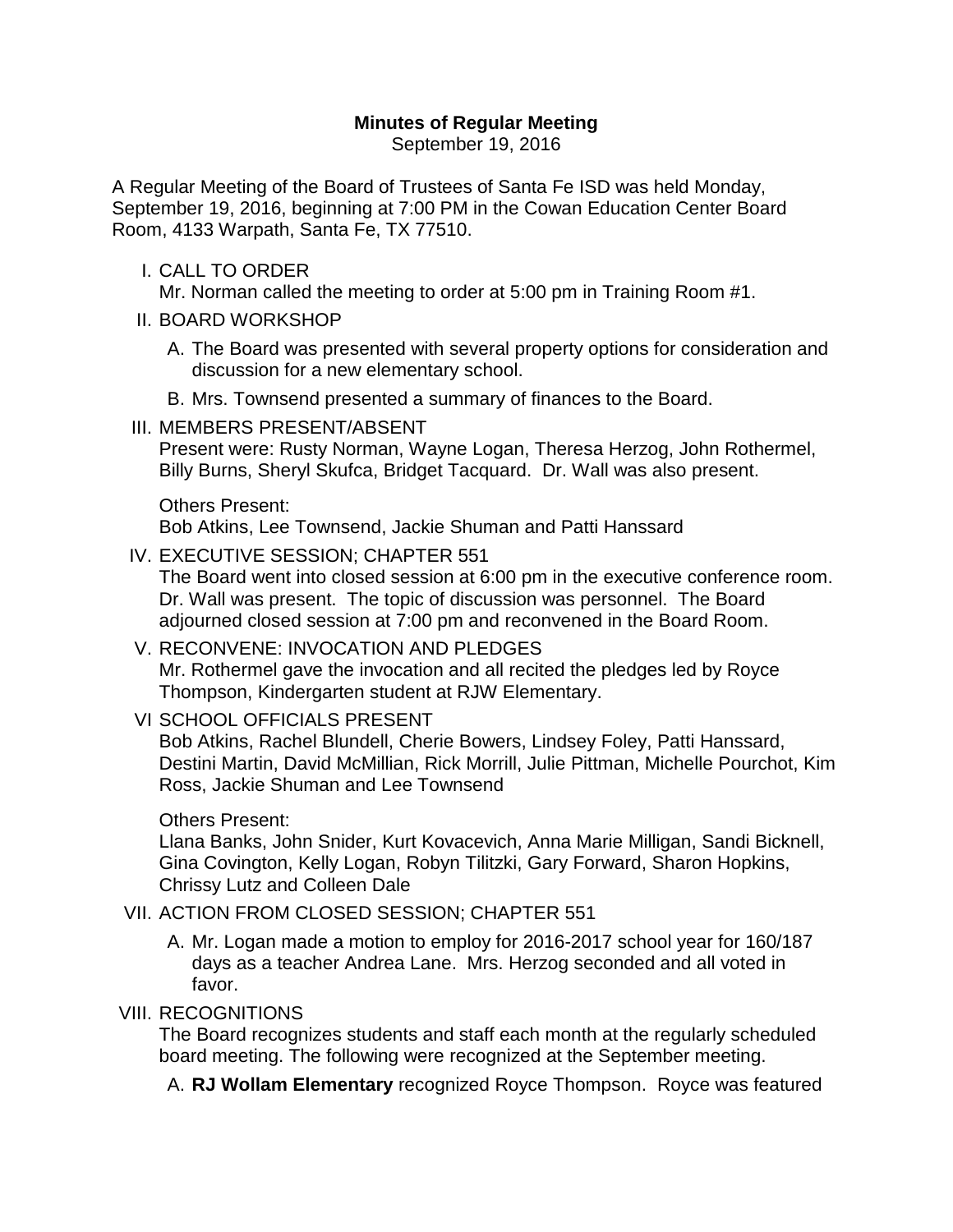on several local and national new stations for his recent exhibit of respect and patriotism as he stopped outside of the school to recite the pledge of allegiance.

- B. **Santa Fe High School** recognized their Green Machine participants Savannah Cridland, Kylie Ray, Abby White and Courtney Nix and Varsity Volleyball team members Kira Brown, Lori Smith, Arynn Cross, Tanna Freudensprung and Kahla Miller. Volleyball player Kira Brown read a note thanking the Board members for their new lockers and their continued support. Savannah Cridland explained a little about the Green Machine group and thanked the Board for their support. The girls then presented the Board members with "Green Machine" t-shirts.
- C. **Employees of the Month** Araceli Aguilera (RJW); Sharon Hopkins (Kubacak); Gina Covington (Jr. High); Sandi Bicknell (H.S.); Ruth Pratt (Transportation); Joel Sumrall (Maintenance); Julia Amaro (Custodial); Mary Boles (Child Nutrition); Chrissy Lutz (Admin.)
- IX. PUBLIC FORUM

No one addressed the Board.

- X. INFORMATION ITEMS
	- A. The Board reviewed monthly reports on personnel, child nutrition, tax collections, technology, transportation, finance, police department, maintenance and campuses. Rick Morrill updated the Board on the status of student laptops and the delivery dates. Bob Atkins updated the Board on projects around the district.
	- B. Dr. Shuman presented a power point on the 2016 preliminary STAAR review.

#### XI. CONSENT AGENDA

Mr. Burns made a motion to approve the Consent Agenda. Mrs. Skufca seconded and all voted in favor.

- A. Minutes of August 15, 2016 and August 22, 2016
- B. Accounts Payable \$1,235,182.94
- C. Budget Amendment #3
- D. Collegiate H.S. MOU with College of the Mainland
- E. Bilingual Education Waiver for 2016-2017

# XII. REGULAR AGENDA

- A. Mr. Logan made a motion to approve the Board Goals for 2016-2017. Mr. Burns seconded and all voted in favor.
- B. Mr. Burns made a motion to proclaim October, 2016, as Human Resources Month in Santa Fe ISD. Mr. Logan seconded and all voted in favor.
- C. Mr. Logan made a motion to proclaim October, 2016, as National Principal's Month in Santa Fe ISD. Mrs. Tacquard seconded and all voted in favor.
- D. Mrs. Tacquard made a motion to proclaim October 17-21, 2016, as National Bus Safety Week in Santa Fe ISD. Mrs. Skufca seconded and all voted in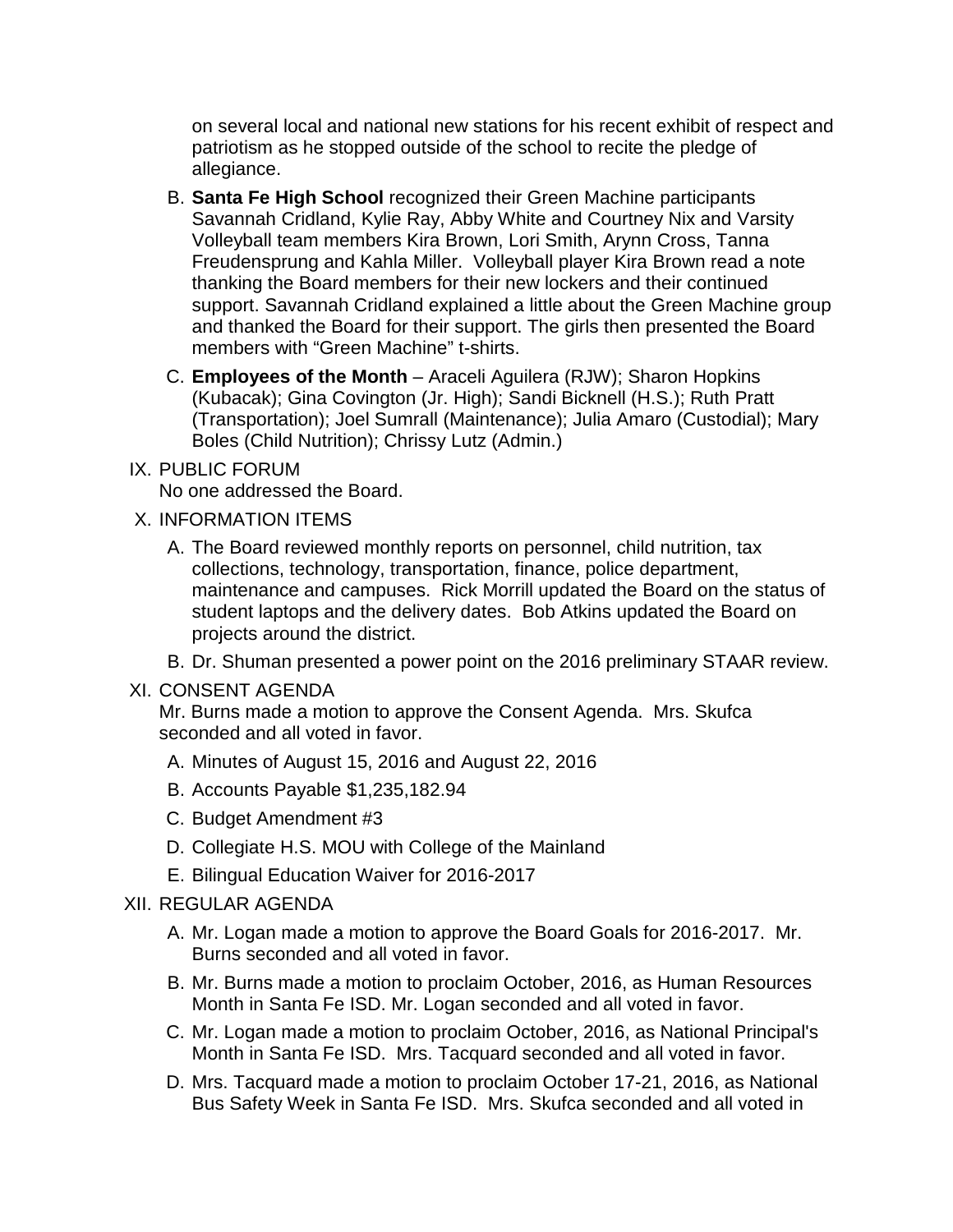favor.

- E. Mr. Burns made a motion to proclaim October 23-31, 2016, as Red Ribbon Week in Santa Fe ISD. Mr. Rothermel seconded and all voted in favor.
- F. Mr. Burns made a motion to proclaim October 10-14, 2016, as National School Lunch Week in Santa Fe ISD. Mrs. Herzog seconded and all voted in favor.
- G. Mr. Logan made a motion to proclaim October, 2016, as National Bullying Prevention Month in Santa Fe ISD. Mrs. Tacquard seconded and all voted in favor.
- H. Mr. Burns made a motion to proclaim October 9-15, 2016, as Fire Prevention Week in Santa Fe ISD. Mr. Rothermel seconded and all voted in favor.
- I. Mr. Rothermel made a motion to approve TASB Policy Update 106 as presented. Mrs. Herzog seconded and all voted in favor.
- J. Mr. Burns made a motion to approve the TASB Risk Management Fund renewal proposal not to exceed \$25,046.00 for the 2016-2017 school year. Mrs. Tacquard seconded and all voted in favor.
- K. Mr. Burns made a motion to approve an increase in the Adult Breakfast Meal Price from \$1.85 to \$2.00. Mrs. Skufca seconded and all voted in favor.
- L. Mr. Logan made a motion to approve the renewal fees for Skyward Finance and Student Software modules for 2016-2017 not to exceed the amount of \$55,146.00. Mrs. Herzog seconded and all voted in favor.
- M. Mr. Burns made a motion to approve the Purchase of Copy Paper not to exceed the amount of \$25,304.94. Mrs. Tacquard seconded and all voted in favor.

# XIII. BOARD COMMUNICATION

Ms. Hanssard

• Shared a list of upcoming events with the Board and reminded everyone of the SFTXEF Gala on October 21<sup>st</sup> beginning at 6:00 at the SF Fire Station.

Mrs. Townsend

• Thanked Coach Milligan for the t-shirt.

Mr. Burns

- Thanked everyone for their hard work and Coach Milligan for the t-shirt.
- Mrs. Skufca
	- Thanked everyone for a great start to the school year.
- Dr. Shuman
- Thanked the staff for such a smooth start to the school year.
- Mrs. Tacquard
	- Thanked Coach Milligan for the t-shirt.

Mr. Rothermel

• Congratulated Cherie and staff for receiving a great score from the health department. Thanked everyone for their hard work.